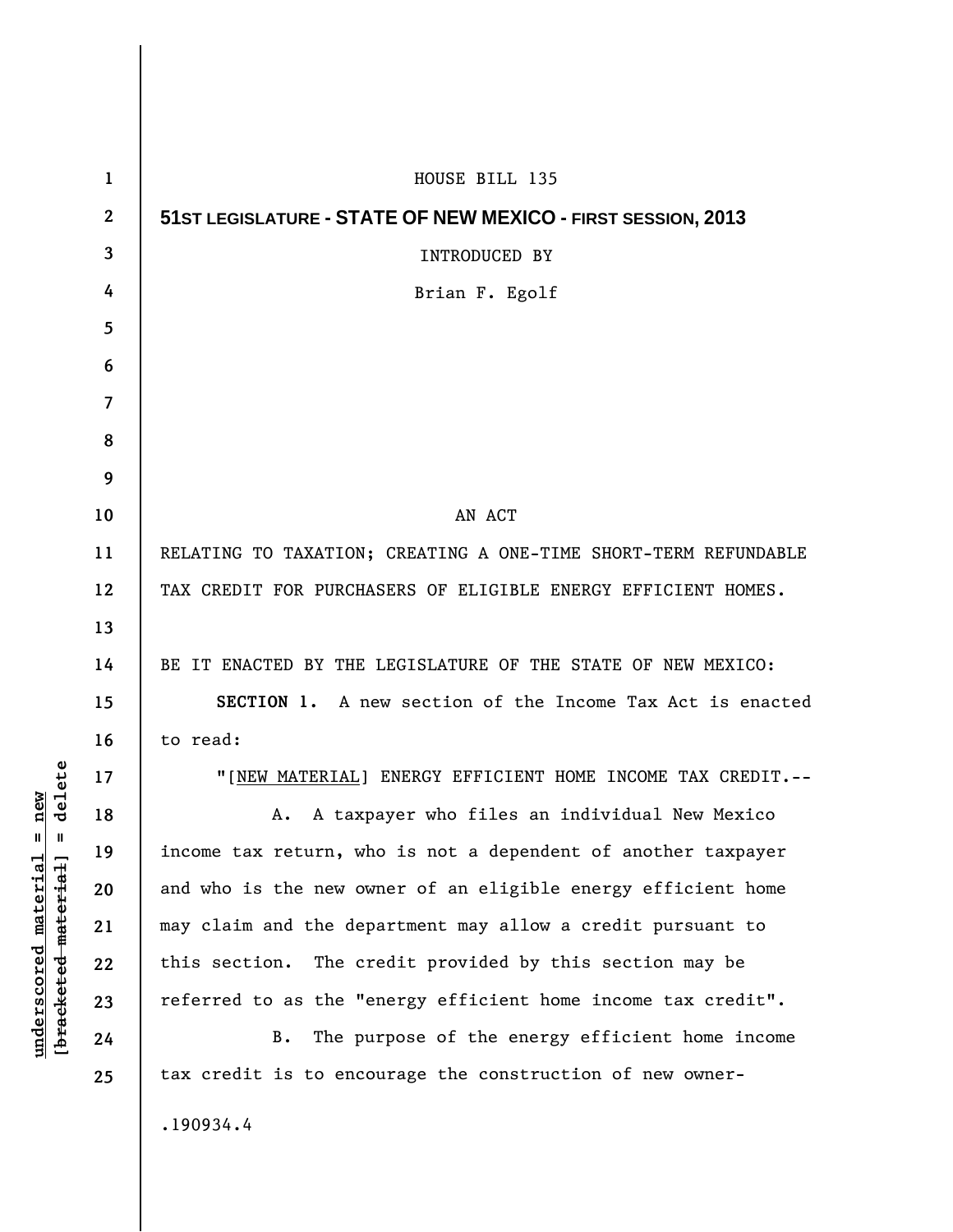**1 2 3 4 5 6 7 8 9 10 11 12 13 14 15 16 17 18 19 20 21 22 23 24 25**  occupied energy efficient residential dwellings and the purchase of foreclosed homes renovated to high energy efficiency standards. C. The amount of the energy efficient home income tax credit that may be claimed shall be calculated based on the certification level achieved by the eligible energy efficient home, as indicated on the following chart: Rating System Certification Level Tax Credit HERS index of 60 or less, but more than  $30$  \$4,000 HERS index of 30 or less, but more than  $0$   $$6,000$ HERS index of  $0$  or less  $$8,000$ . D. A certified HERS rater building performance institute building analyst or registered professional engineer may use Bestest EX software for purposes of determining eligibility for the energy efficient home income tax credit for a taxpayer who has purchased a renovated foreclosed home; provided that the rating determined for the renovated foreclosed home indicates that the energy efficiency increase from the renovations are the following: Rating System Certification Tax Credit 40% or more energy reduction, but less than 70% energy reduction  $$4,000$ 70% or more energy reduction, but less than 100% energy reduction  $$6,000$ 100% energy reduction  $$8,000$ . .190934.4

 $\frac{1}{2}$  intereted material = delete **[bracketed material] = delete**  $underscored material = new$ **underscored material = new**

 $- 2 -$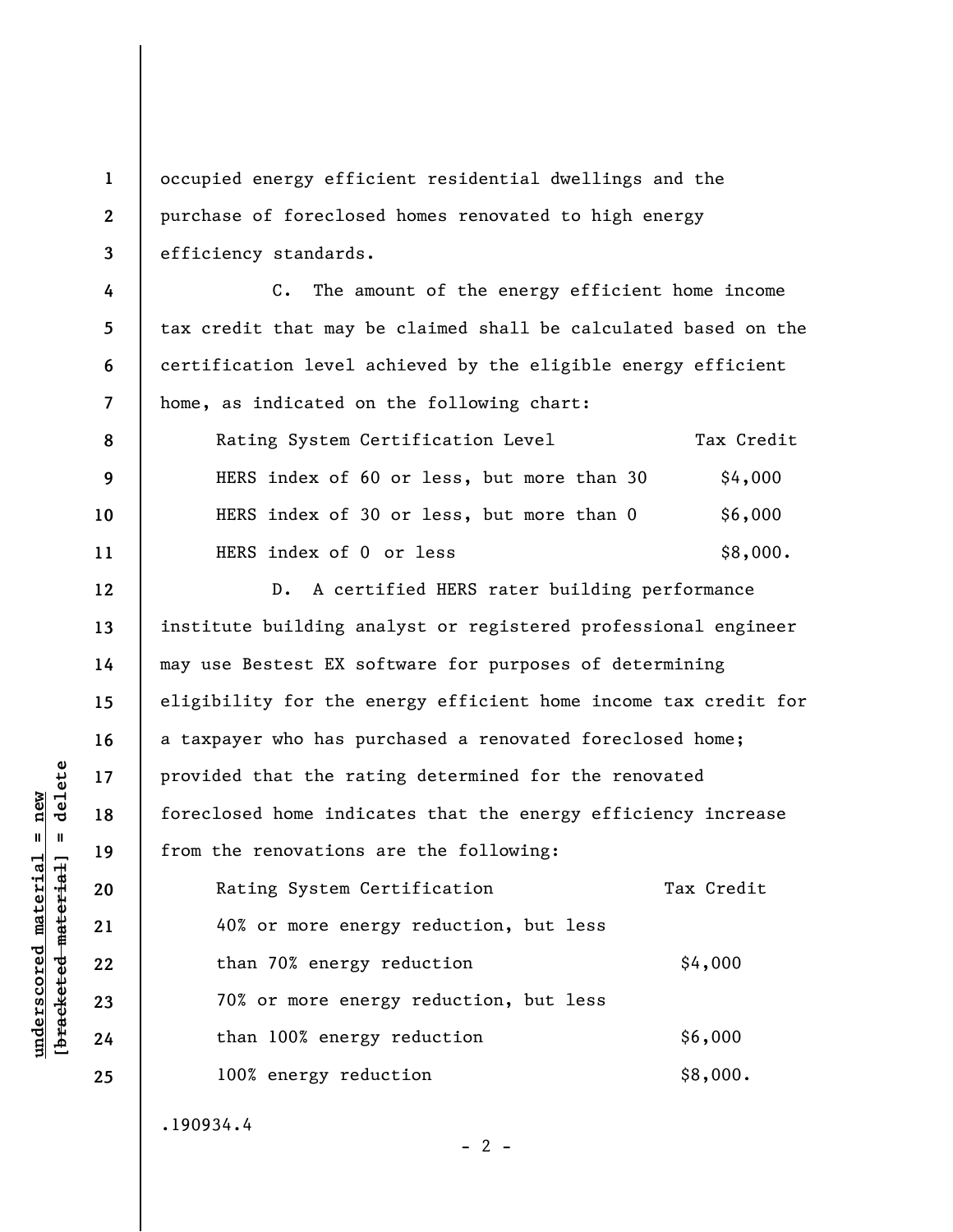**1 2 3 4 5 6 7 8 9 10 11 12 13 14 15 16 17 18 19 20 21 22 23 24 25**  E. A taxpayer who is a homeowner may apply for a certificate of eligibility for the energy efficient home income tax credit from the energy, minerals and natural resources department after the construction or renovation of the eligible energy efficient home is completed. A homeowner shall submit a certificate of occupancy at the time the homeowner applies for a certificate of eligibility. Applications shall be considered in the order received. If the energy, minerals and natural resources department determines that the homeowner meets the requirements of this subsection and that the home, with respect to which the tax credit application is made, meets the requirements of this section as an eligible energy efficient home, the energy, minerals and natural resources department may issue a dated certificate of eligibility to the homeowner, subject to the limitation in Subsection F of this section. The certificate shall include the rating system certification level awarded to the eligible energy efficient home and the amount of the energy efficient home income tax credit for which the homeowner is eligible. The energy, minerals and natural resources department may issue rules governing the procedure for administering the provisions of this subsection. All certificates of eligibility issued pursuant to this subsection shall be sequentially numbered, and an account of all certificates issued or destroyed shall be maintained by the energy, minerals and natural resources department. The .190934.4

 $-3 -$ 

delete **[bracketed material] = delete**  $anderscored material = new$ **underscored material = new**  $\mathbf{I}$ bracketed material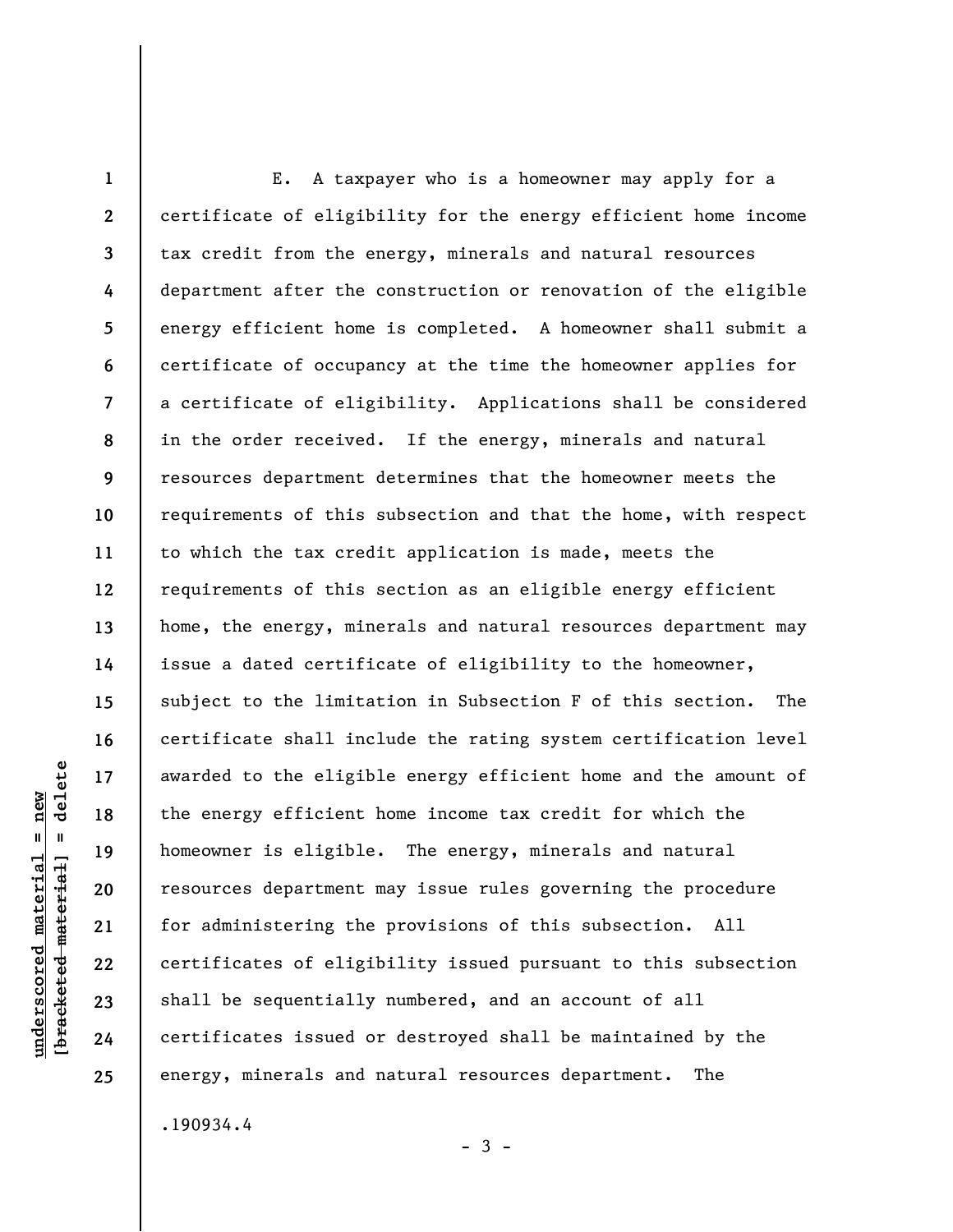taxation and revenue department shall audit the records of the energy efficient home income tax credit maintained by the energy, minerals and natural resources department on a periodic basis to ensure effective administration of the energy efficient home income tax credit and to ensure compliance with the Tax Administration Act and this section.

F. To be eligible for the energy efficient home income tax credit, the homeowner shall provide to the taxation and revenue department a certificate of eligibility issued by the energy, minerals and natural resources department pursuant to this section and any other information the taxation and revenue department may require to determine the amount of the tax credit for which the homeowner is eligible.

G. A taxpayer who is the homeowner of an eligible energy efficient home may only claim the energy efficient home income tax credit provided in this section for the taxable year in which the eligible energy efficient home is purchased. A taxpayer shall apply for approval of the credit within one year following the end of the calendar year in which the eligible energy efficient home is purchased.

H. The tax credit provided for in this section shall first be deducted from the taxpayer's New Mexico income tax liability. If the tax credit exceeds the taxpayer's income tax liability, the excess shall be refunded to the taxpayer. The energy efficient home income tax credit shall not be .190934.4

 $\frac{1}{2}$  intereted material = delete **[bracketed material] = delete**  $underscored$  material = new **underscored material = new**

**1** 

**2** 

**3** 

**4** 

**5** 

**6** 

**7** 

**8** 

**9** 

**10** 

**11** 

**12** 

**13** 

**14** 

**15** 

**16** 

**17** 

**18** 

**19** 

**20** 

**21** 

**22** 

**23** 

**24** 

**25** 

- 4 -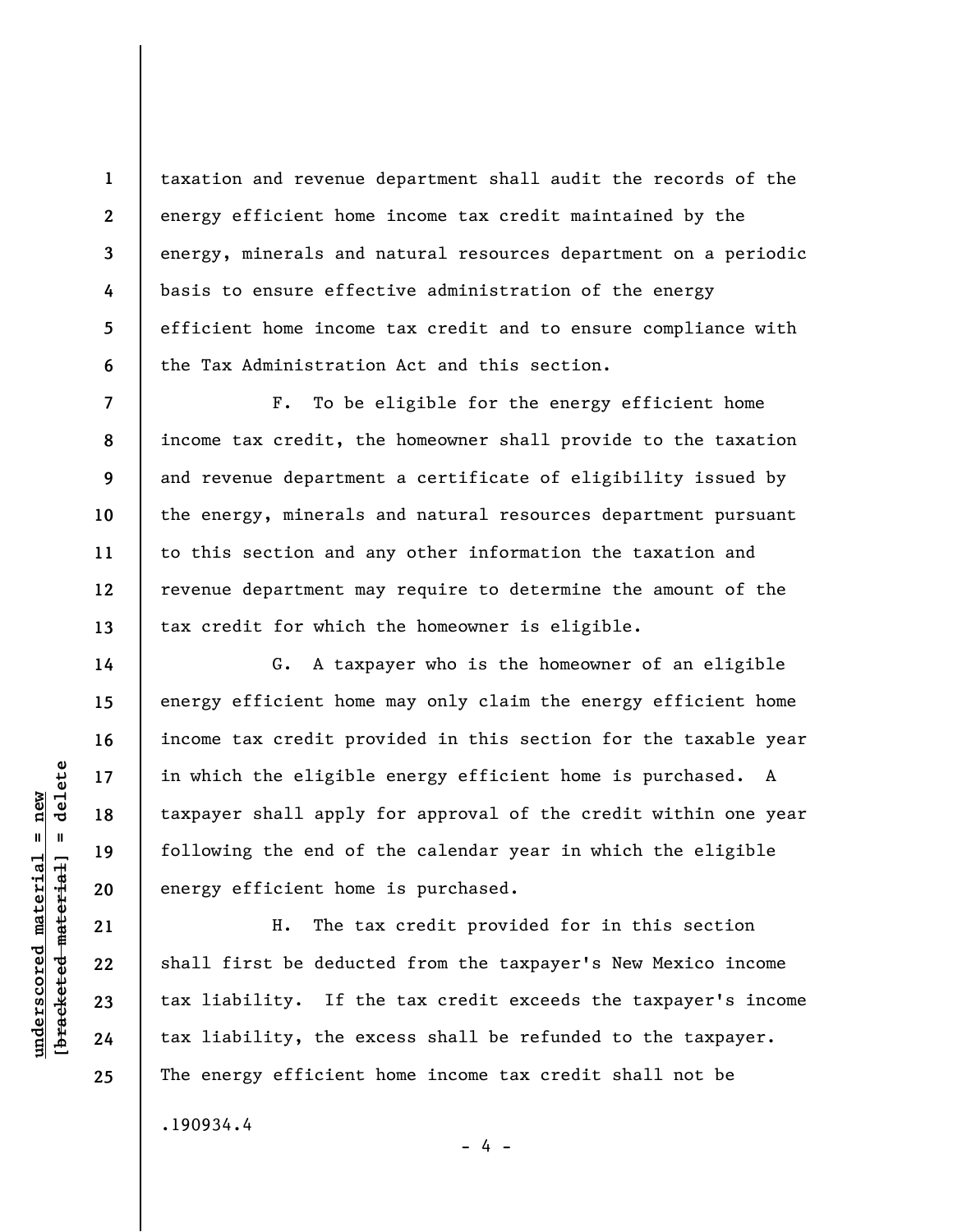**1**  transferred to another taxpayer.

I. A husband and wife who file separate returns for a taxable year in which they could have filed a joint return may each claim only one-half of the energy efficient home income tax credit that would have been allowed on a joint return.

**7 8 9 10 11 12 13 14**  J. The taxation and revenue department shall annually report to the interim revenue stabilization and tax policy committee the aggregate amount of energy efficient home income tax credits allowed during the preceding taxable year, the number of taxpayers claiming that credit and any other information that the department determines is necessary to evaluate if the energy efficient home income tax credit is achieving the purpose for which it was enacted.

K. Acceptance of the energy efficient home income tax credit is authorization for the department to reveal to the legislature information from the tax return of the taxpayer deemed necessary to evaluate the effectiveness of that credit.

L. As used in this section:

(1) "Bestest EX software" means a software simulation tool that analyzes the energy use of an existing home, that produces energy audits and that has been approved by the national renewable energy laboratories of the United States department of energy for these purposes;

.190934.4

(2) "eligible energy efficient home" means an

 $- 5 -$ 

 $\frac{1}{2}$  of  $\frac{1}{2}$  and  $\frac{1}{2}$  and  $\frac{1}{2}$  and  $\frac{1}{2}$  and  $\frac{1}{2}$  and  $\frac{1}{2}$  and  $\frac{1}{2}$  and  $\frac{1}{2}$  and  $\frac{1}{2}$  and  $\frac{1}{2}$  and  $\frac{1}{2}$  and  $\frac{1}{2}$  and  $\frac{1}{2}$  and  $\frac{1}{2}$  and  $\frac{1}{2}$  an **[bracketed material] = delete**  $underscored material = new$ **underscored material = new**

**2** 

**3** 

**4** 

**5** 

**6** 

**15** 

**16** 

**17** 

**18** 

**19** 

**20** 

**21** 

**22** 

**23** 

**24** 

**25**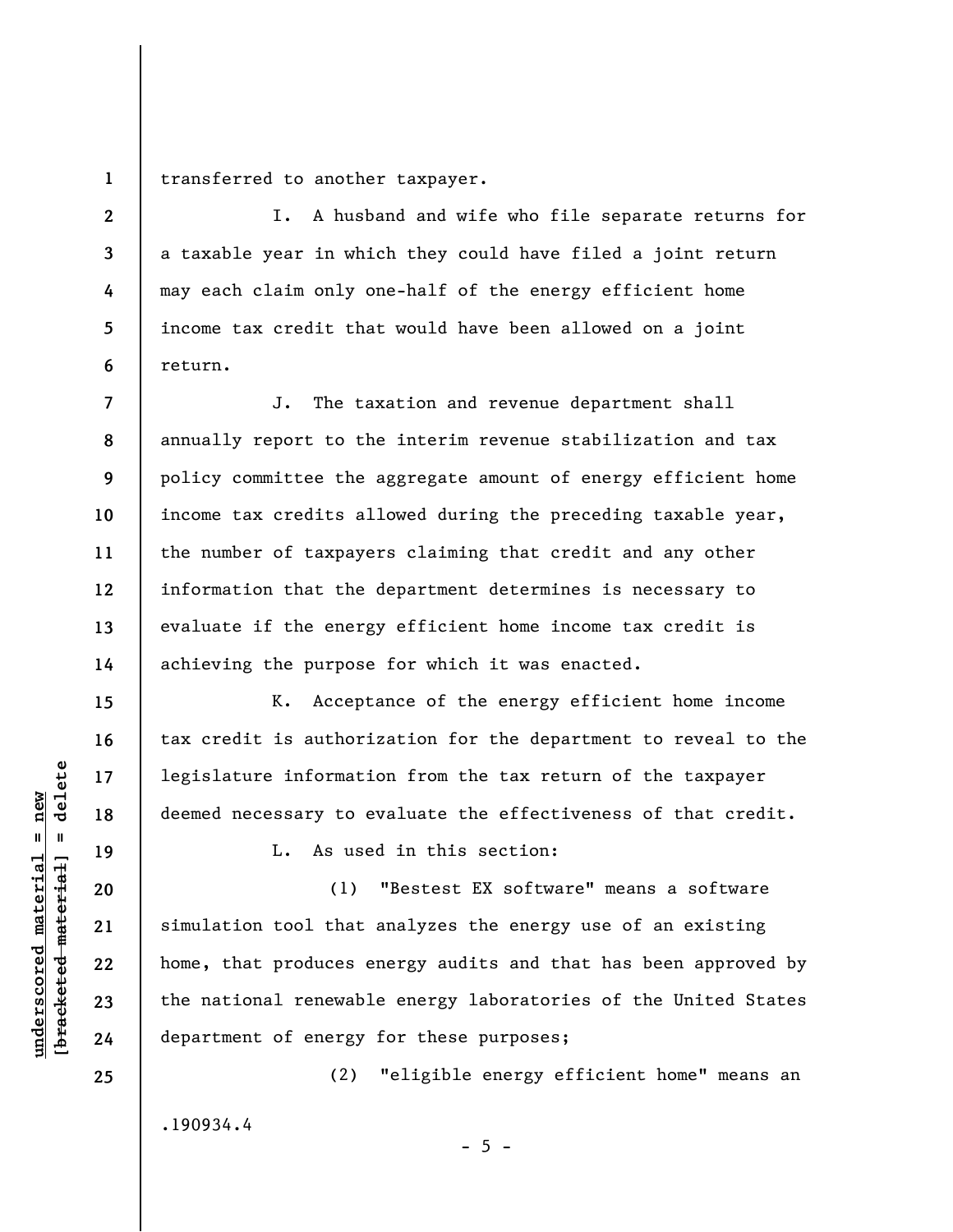**1 2 3 4 5 6 7 8 9 10 11 12 13 14 15 16 17 18 19 20 21 22 23 24 25**  owner-occupied single-family residential dwelling: (a) for which construction or renovation begins on or after July 1, 2013 but not after June 30, 2016; (b) for which an energy efficient home income tax credit has not been previously claimed; (c) that has a HERS 60 or better rating and is a purchased or custom-built home or a purchased foreclosed home that has been renovated; and (d) that has been issued a certificate of occupancy; (3) "HERS index" means the home energy rating system with a numerical rating, with each integer value representing a corresponding percentage of energy usage compared to a standard reference building design that complies with the 2004 International Energy Conservation Code designated as HERS 100 by a certified HERS rater building performance institute building analyst or registered professional engineer using the simulated alternative performance path for compliance. An index value of HERS 0 means a home has on-site renewable energy sources that provide an amount of energy equal to or greater than the amount of energy used by that home; an index value of HERS 30 means a home has a seventy percent energy reduction below the 2004 International Conservation Code standard reference building design; and an index value of HERS 60 means a home has a forty percent energy reduction below the .190934.4

 $\frac{1}{2}$  of  $\frac{1}{2}$  and  $\frac{1}{2}$  and  $\frac{1}{2}$  and  $\frac{1}{2}$  and  $\frac{1}{2}$  and  $\frac{1}{2}$  and  $\frac{1}{2}$  and  $\frac{1}{2}$  and  $\frac{1}{2}$  and  $\frac{1}{2}$  and  $\frac{1}{2}$  and  $\frac{1}{2}$  and  $\frac{1}{2}$  and  $\frac{1}{2}$  and  $\frac{1}{2}$  an **[bracketed material] = delete**  $underscored material = new$ **underscored material = new**

 $- 6 -$